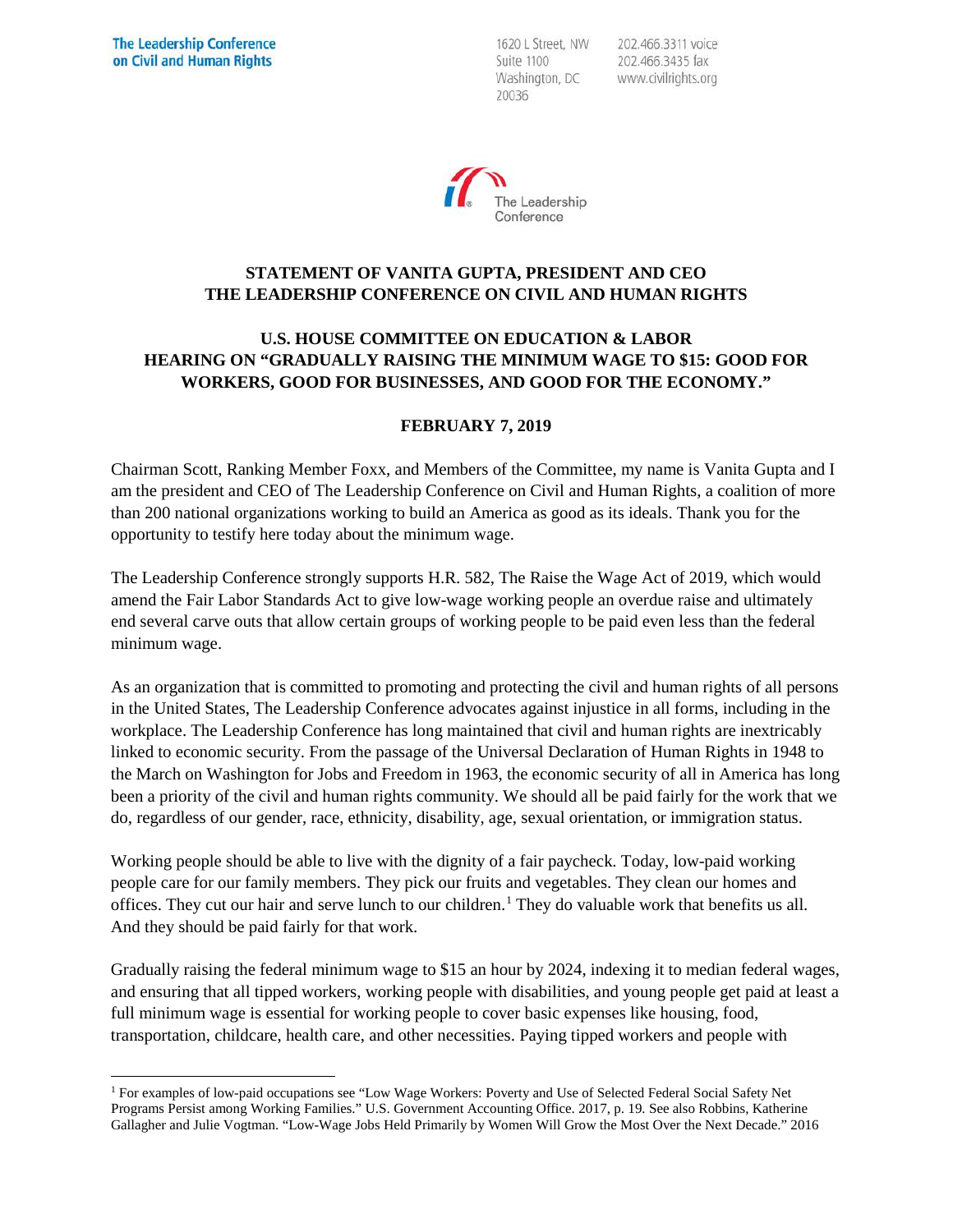February 7, 2019 Page 2 of 8



disabilities the full minimum wage would also rectify longstanding injustices and ensure that no one will work for pennies in America.

For decades, wages for most people in America have stagnated while productivity has increased. This has been particularly true for low-wage and working-class people. Congress has not raised the federal minimum wage of \$7.25 an hour since 2007. And the tipped minimum wage has been stuck at \$2.13 an hour since 1991. Tipped workers have not received a raise in 28 years.

In a 2018 report entitled *Bare Minimum: Why We Need to Raise Wages for America's Lowest-Paid Families,* [2](#page-1-0) The Leadership Conference's sister organization, The Leadership Conference Education Fund, together with the Georgetown Center on Poverty, looked at the plight of low-wage working people in our country, focusing on their lived experiences.

What we found is that nearly half (42.4 percent) of working people in our country are paid less than \$15 per hour[.3](#page-1-1) And according to a 2018 report from the Board of Governors of the Federal Reserve, 44 percent of American adults cannot afford a \$400 emergency.[4](#page-1-2) One cause of the decline in wages for working people over the last 40 years has been attacks on the ability of working people to organize. The share of the workforce represented by a union has plummeted, from 24 percent in 1973 to 10.7 percent in 2018, which has impacted working people's ability to bargain collectively for higher wages and benefits.<sup>[5](#page-1-3)</sup> In addition, the value of the federal minimum wage has eroded because it does not currently increase automatically with either wages or prices.

Today, the National Women's Law Center has noted that women make up nearly two-thirds of those earning the federal minimum wage of \$7.25 an hour.<sup>[6](#page-1-4)</sup> Fifty-five percent of all working people making less than \$15 an hour are women.[7](#page-1-5) African American and Latina working women in particular are overrepresented in low-paid jobs. Women of color are more likely than any other group to be paid the lowest wages.<sup>[8](#page-1-6)</sup> The Raise the Wage Act of 2019 is a step in the right direction towards closing the gender pay gap.

<span id="page-1-0"></span> <sup>2</sup> http://civilrightsdocs.info/pdf/reports/Bare-Minimum.pdf

<span id="page-1-1"></span><sup>&</sup>lt;sup>3</sup> Trung, Irene, et al. "The Growing Movement for \$15." National Employment Law Project, November 2015. Available at http://www.nelp.org/content/uploads/Growing-Movement-for-15-Dollars.pdf.

<span id="page-1-3"></span><span id="page-1-2"></span><sup>&</sup>lt;sup>4</sup> "Report on the Economic Well-Being of U.S. Households in 2017." Board of Governors of the Federal Reserve System, May 2018. Available at https://www.federalreserve.gov/mediacenter/files/report-on-the-economic-wellbeing-transcript-20180522.pdf. <sup>5</sup> This represents the share of wage and salary employees who are union members, including employees in the public sector. See Hirsch, Barry and David Macpherson, "U.S. Historical Tables: Union Membership, Coverage, Density and Employment, 19 7 3 - 2 017." Union Membership and Coverage Database, 2018. Available at http://unionstats.com/. On employer mobilization against unions, see, for example, Dixon, Marc. "Limiting Labor: Business Political Mobilization and Union Setback in the States." Journal of Policy History 19(3): 313-344, 2007. Phillips-Fein, Kim. "If Business and the Country Will Be Run Right: The Business Challenge to the Liberal Consensus, 1945-1964." International Labor and Working-Class History 72: 192-215, Fall 2007. Available at http://www.jstor.org/stable/2767310z.

<span id="page-1-4"></span><sup>6</sup> Vogtman, Julie. "The Raise the Wage Act: Boosting Women's Paychecks and Advancing Equal Pay." National Women's Law Center. May 2017. https://nwlc.org/resources/the-raise-the-wage-act-boosting-womens-paychecks-and-advancing-equal-pay/  $^7$  Trung, Irene, et al. "The Growing Movement for \$15." National Employment Law Project, November 2015. Available at [http://www.nelp.org/content/uploads/Growing-Movement-for-15-Dollars.pdf.](http://www.nelp.org/content/uploads/Growing-Movement-for-15-Dollars.pdf)

<span id="page-1-6"></span><span id="page-1-5"></span> $\overline{\frac{8}{d}}$ .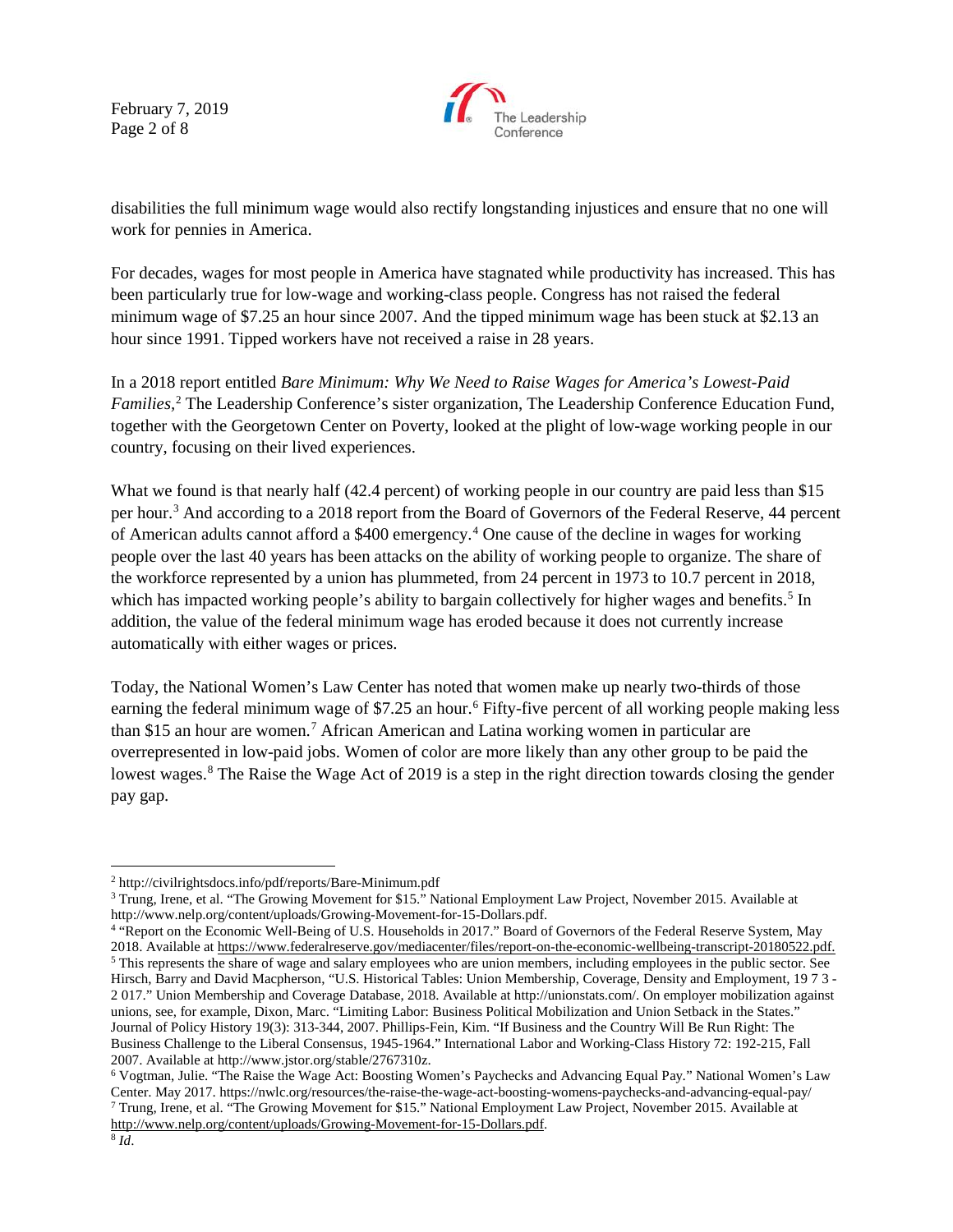February 7, 2019 Page 3 of 8



When many of us think about the minimum wage, one of the first images that comes to mind may not be that of a child, but perhaps it should be. Over 31.5 million U.S. children — two of every five (42.9 percent) children — live in households with at least one working person earning under \$15 per hour.<sup>9</sup> Working mothers are especially likely to be paid low wages. Almost one in five working mothers with children under three are employed in low-wage occupations.[10](#page-2-1) Raising the income of working families is essential for the future wellbeing of our country, as more than a decade of research has shown how low incomes negatively impact children's health, economic opportunity, and educational success.<sup>[11](#page-2-2)</sup>

Just as we believe the federal minimum wage must be raised, The Leadership Conference strongly supports ensuring that tipped workers, working people with disabilities, and young people are paid at least the full minimum wage.

Congress must acknowledge the origins of the tipped minimum wage because they are deeply entwined in our nation's struggles with racial and gender inequality. The custom of tipping itself is rooted in the history of slavery.<sup>[12](#page-2-3)</sup>

The practice of tipping escalated in the United States after the Civil War. Before the Civil War, tipping was largely frowned upon in the United States. But after its end, the practice of tipping proliferated. At that time, the restaurant and hospitality industry, exemplified by the Pullman Company, hired newly freed slaves without paying them base wages.<sup>[13](#page-2-4)</sup> The effect was to create a permanent servant class, for whom

<span id="page-2-0"></span> <sup>9</sup> "Few Rewards: An Agenda to Give America's Working Poor a Raise." Oxfam America and Economic Policy Institute, 2016, p. 6. Available at https://www.oxfamamerica.org/static/media/files/Few\_Rewards\_Report\_2016\_web.pdf.

<span id="page-2-1"></span> $10$  The definition of "low-wage" in this analysis is earning under \$10.50 per hour. Schulman Karen et al. "Nearly one in Five Working Mothers of Very Young Children Work in Low-Wage Jobs." National Women's Law Center, April 2017. Available at https://nwlc.org/wp-content/uploads/2014/04/Nearly-One-in-Five-Working-Mothers-of-Very-Young-Children-Work-in-Low-Wage-Jobs -2017.pdf.

<span id="page-2-2"></span><sup>&</sup>lt;sup>11</sup> Mitnik, Pablo A. and David B. Grusky. "Economic Mobility in the United States." Pew Charitable Trusts, 23 July 2015. Available at http://www.pewtrusts.org/~/media/assets/2015/07/fsm-irs-report\_artfinal.pdf. Gupta, Rita Paul-Sen, Margaret L. de Wit, and David McKeown. "Impact of Poverty on the Current and Future Health Status of Children." Pediatrics & Child Health 12(8):667–672, 2007. Available at https://www.ncbi.nlm.nih.gov/pmc/articles/PMC2528796/. Rouse, Cecilia Elena, and Lisa Barrow. "US Elementary and Secondary Schools: Equalizing Opportunity or Replicating the Status Quo?" Future of Children 16(2): 99–123, 2006. Available at

http://eaop.ucsd.edu/198/achievementgap/Equalizing%20Opportunity%20or%20Replicating%20the%20Status%20Quo.pdf. On the importance of the early years in child development, see Shonkoff, Jack P. & Deborah A. Phillips eds. From Neurons to Neighborhoods: The Science of Early Childhood Development. National Research Council & Institute of Medicine, 2000. "The Timing and Quality of Early Experiences Combine to Shape Brain Architecture: Working Paper No. 5." National Scientific Council on the Developing Child, 2007. Available at https://developingchild.harvard.edu/resources/the-timing-and-quality-ofearly-experiences-combine-to-shape-brain-architecture/. Research has recently suggested that raising the minimum wage can improve children's health. See Komro, Kelli et al. "The Effect of an Increased Minimum Wage on Infant Mortality and Birth Weight." American Journal of Public Health, August 2016. Available at

https://www.ncbi.nlm.nih.gov/pmc/articles/PMC4940666/. For another study with similar conclusions see Wehby, George, et al. "Effects of the Minimum Wage on Infant Health." NBER Working Paper, June 2016. Available at

http://www.nber.org/papers/w22373. Raissian, Kerri M., and Lindsey Rose Bullinger. "Money matters: Does the minimum wage affect child maltreatment rates?" Child and Youth Services Review, 72: 60-70, 2017. Available at http://www.sciencedirect.com/science/article/pii/S0190740916303139.

<span id="page-2-3"></span><sup>12</sup> Azar, Ofer H. "The history of tipping—from sixteenth-century England to United States in the 1910s." *The Journal of Socio-Economics.* Vol. 33, Issue 6. Pgs. 745-764. December 2004.<br><sup>13</sup> Bates, B.T. *Pullman Porters and the Rise of Protest Politics in Black America, 1925-1945*. The University of North Carolina

<span id="page-2-4"></span>Press. 2001.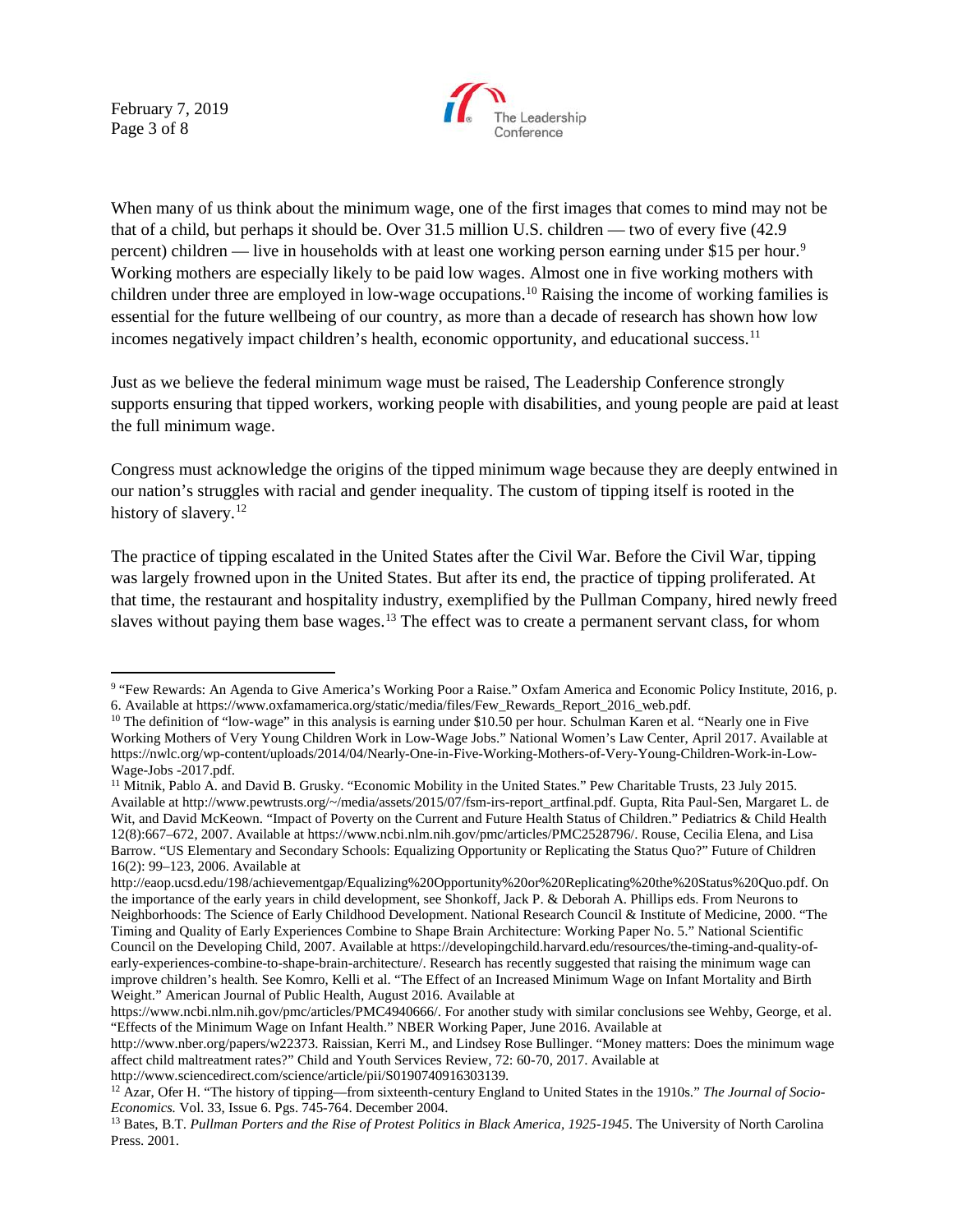February 7, 2019 Page 4 of 8



the responsibility of paying a wage was shifted from employers to customers.<sup>[14](#page-3-0)</sup> An early  $20<sup>th</sup>$  century southern journalist recounted being uncomfortable tipping White working people. As he observed in 1902, "one expects…Negroes [to] take tips...it is a token of their inferiority. But to give money to a White man was embarrassing to me."<sup>[15](#page-3-1)</sup>

Having to depend on tipping kept African Americans in an economically and socially subordinate position. By 1880, 43 percent of all working people employed in hotels and restaurants were Black. By 1900, 25 percent of all Black working people engaged in non-agricultural labor were employed as servants and waiters, including the vast majority of Black women.<sup>[16](#page-3-2)</sup> In the early 1900s, it is estimated that five million working people in the United States — more than 10 percent of the labor force — were in tiptaking occupations.[17](#page-3-3) The Fair Labor Standards Act established a bare minimum floor for tipped wages only in 1966. The federal tipped minimum wage has remained at \$2.13 an hour since 1991 and it is long overdue for an adjustment. Failing to raise the tipped minimum wage disproportionately hurts people of color and women.

One can see the through line from the origins of the tipped minimum wage to today. In 2018, people of color are more likely to work in the tipped workforce and live in poverty than their White counterparts.<sup>[18](#page-3-4)</sup> For example, the take-home wages of people of color who work in restaurants are 56 percent less than their White colleagues.[19](#page-3-5) The median annual income for tipped workers of color is \$14,300. For Black working people, it is even lower at \$12,900 per year.<sup>[20](#page-3-6)</sup> Poverty rates for people who work for tips are more than twice as high as rates for working people overall — with female tipped workers, especially women of color, at a particular disadvantage. $^{21}$  $^{21}$  $^{21}$ 

Multiple additional factors impact pay for tipped workers, and support the need for paying tipped workers the full minimum wage with tips only added on top of that. Studies have shown that restaurant customers discriminate against African American servers, consistently tipping them less than White servers, regardless of the quality of service.<sup>[22](#page-3-8)</sup>

<span id="page-3-0"></span> <sup>14</sup> Paarlberg, Michael and Teofilo Reyes. "Paying tipped workers better wouldn't lead to fewer restaurant jobs." *The Washington Post.* January 16, 2018. https://www.washingtonpost.com/news/posteverything/wp/2018/01/16/paying-tipped-workers-betterwouldnt-lead-to-fewer-restaurant-jobs/?utm\_term=.17fb13b45f73<br><sup>15</sup> Jayaraman, Saru. *Forked: A New Standard for American Dining*. 2016. P. 33-34.

<span id="page-3-1"></span>

<span id="page-3-2"></span><sup>&</sup>lt;sup>16</sup> Wright, R.R, Jr. "The Negro in Unskilled Labor." *The Annals of the American Academy of Political and Social Sciences*. Vol. 49, Issue 1. Pgs. 19-27. Sept. 1913.

<span id="page-3-3"></span><sup>&</sup>lt;sup>17</sup> Azar, Ofer H. "The history of tipping—from sixteenth-century England to United States in the 1910s." *The Journal of Socio-*<br>*Economics*, Vol. 33, Issue 6. Pgs. 745-764. December 2004.

<span id="page-3-4"></span><sup>&</sup>lt;sup>18</sup> Gallagher Robbins, Katherine and Julie Vogtman. "Low-wage jobs held primarily by women will grow the most over the next decade." April 2016. https://nwlc-ciw49tixgw5lbab.stackpathdns.com/wp-content/uploads/2016/04/Low-Wage-Jobs-Held-Primarily-by-Women-Will-Grow-the-Most-Over-the-Next-Decade.pdf

<span id="page-3-5"></span><sup>&</sup>lt;sup>19</sup> Oatman, Maddie. "The racist, twisted history of tipping." Mother Jones. May/June 2016.

https://www.motherjones.com/environment/2016/04/restaurants-tipping-racist-origins-saru-jayaraman-forked/  $20$  Ibid.

<span id="page-3-8"></span><span id="page-3-7"></span><span id="page-3-6"></span><sup>21</sup> *See generally* NWLC & ROC United. *"*Raise the Wage: Women Fare Better in States with Equal Treatment for Tipped Workers." Oct. 17, 2016. [https://nwlc-ciw49tixgw5lbab.stackpathdns.com/wp-content/uploads/2016/10/Tipped-Wage-10.17.pdf.](https://nwlc-ciw49tixgw5lbab.stackpathdns.com/wp-content/uploads/2016/10/Tipped-Wage-10.17.pdf) <sup>22</sup> Michael Lynn et al., "Consumer Racial Discrimination and Tipping: A Replication and Extension." Psychology, 19 March 2008. Available at http://onlinelibrary.wiley.com/doi/10.1111/j.1559-1816.2008.00338.x/full.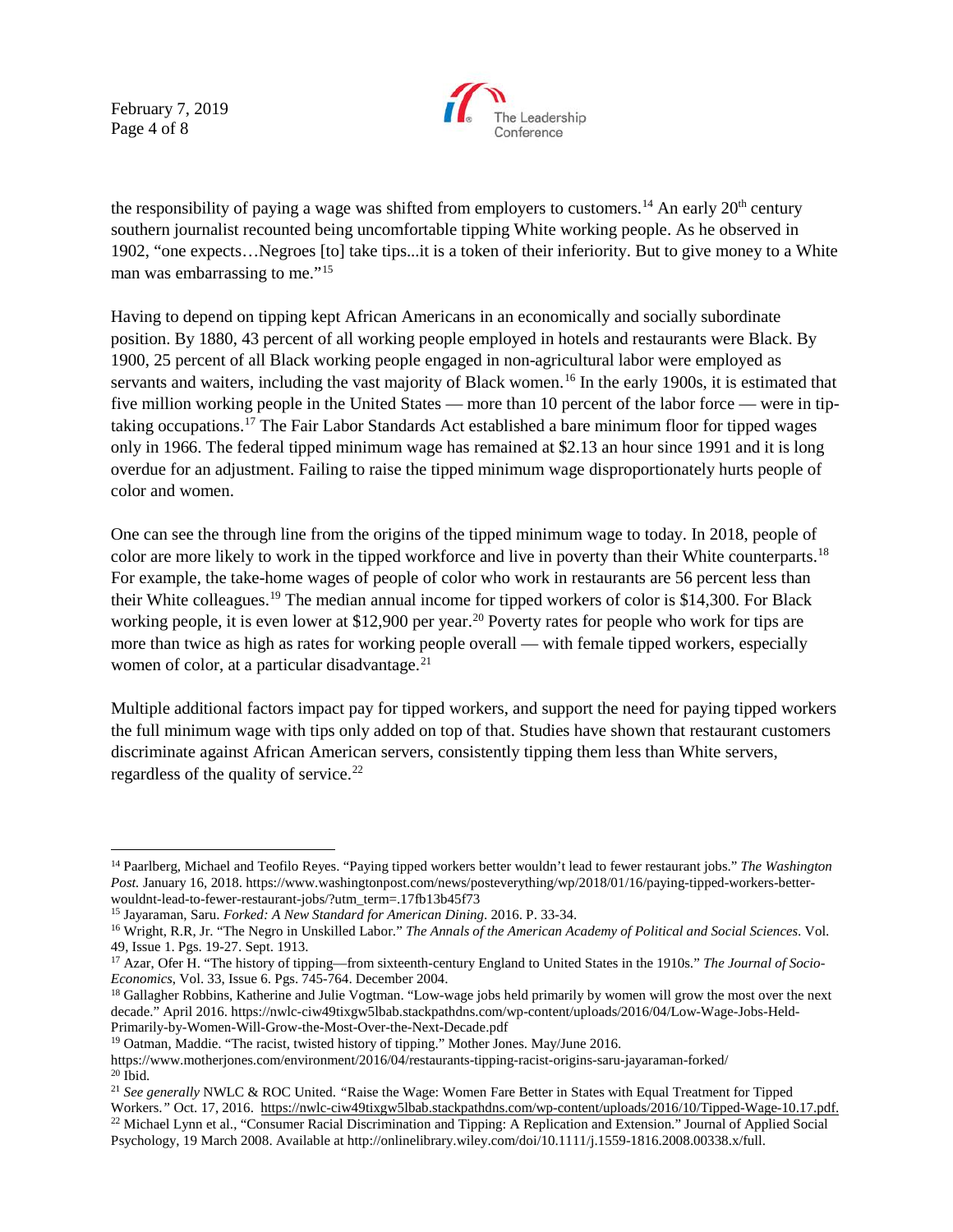February 7, 2019 Page 5 of 8



According to the 2012-2015 ACS data on gender and race for tipped occupations, of the almost 6 million tipped working people in our country, 66 percent are women.<sup>[23](#page-4-0)</sup> And women of color are disproportionately represented in the tipped workforce. Ensuring that tipped workers are paid at least the full minimum wage with tips only on top of that will help to address the gender pay gap in our country. Some tipped workers also encounter sexual harassment. Tipped restaurant servers are highly dependent on customers for their income and on management for good shifts. This situation creates a power imbalance that makes people working for tips — many of whom are women — particularly vulnerable to sexual harassment. As the National Women's Law Center has noted, "Women's lack of economic power in these workplaces perpetuates the already pervasive culture of sexual harassment in the restaurant industry and others that employ large numbers of tipped workers."[24](#page-4-1) We can and must do better.

As with the tipped minimum wage, the subminimum wage under Section 14(c) of the Fair Labor Standards Act that allows people with disabilities working in segregated settings to be paid less than the minimum wage leaves this community vulnerable to poverty and exploitation.

I previously served as head of the Justice Department's Civil Rights Division from 2014 until January 2017, where I oversaw the Disability Rights Section. The Disability Rights Section works to achieve equal opportunity for people with disabilities in the United States by implementing the Americans with Disabilities Act (ADA). When Congress passed the ADA in 1990, it ushered in a new era for people with disabilities in this country. Progress built the pathway for further reform. And in 1999, in *Olmstead v. L.C.*, the Supreme Court recognized a crucial tenet of the ADA: the community integration mandate. The court held that under the ADA, "unjustified institutional isolation of persons with disabilities" constitutes discrimination.

Unfortunately, 20 years after *Olmstead* and almost 30 years after passage of the ADA, for too many people with disabilities, we continue to see a real gap between what the law guarantees and what people experience. We see this gap in employment, as hundreds of thousands of people with disabilities spend their time in segregated workshops or day programs, with some paid just pennies per hour.<sup>[25](#page-4-2)</sup>

Employers who have applied for approval from the Department of Labor under Section 14(c) of the Fair Labor Standards Act are permitted to set wages for people with disabilities in segregated settings based on a piece-rate standard of how much they produce per hour. The National Disability Rights Network believes that "sheltered workshops have replaced institutions in many states as the new warehousing system and are the new favored locations where people with disabilities are sent to occupy their days."<sup>[26](#page-4-3)</sup>

<span id="page-4-0"></span><sup>&</sup>lt;sup>23</sup> 2012-2015 ACS data on gender and race for tipped occupations, ipums.org.

<span id="page-4-1"></span><sup>24</sup> Johnson, Andrea. "Sexual Harassment Won't Stop If We Aren't #FightingForFamilies." National Women's Law Center. February 7, 2018. https://nwlc.org/blog/sexual-harassment-wont-stop-if-we-arent-fightingforfamilies/

<span id="page-4-2"></span><sup>25</sup> DePillis, Lydia. "Disabled people are allowed to work for pennies per hour — but maybe not for much longer." *The Washington Post*. February 12, 2016. https://www.washingtonpost.com/news/wonk/wp/2016/02/12/disabled-people-are-allowedto-work-for-pennies-per-hour-but-maybe-not-for-much-longer/?utm\_term=.fbfc31a999f3; National Council on Disability. "National Disability Employment Policy, From the New Deal to the Real Deal: Joining the Industries of the Future." Oct. 18,<br>2018. https://ncd.gov/sites/default/files/New%20Deal%20to%20Real%20Deal%20FINAL\_508.PDF.

<span id="page-4-3"></span><sup>&</sup>lt;sup>26</sup> "Segregated and Exploited: The Failure of the Disability Service System to Provide Quality Work." National Disability Rights Network. 2011. For an update on what states are doing to more effectively integrate workers with disabilities into competitive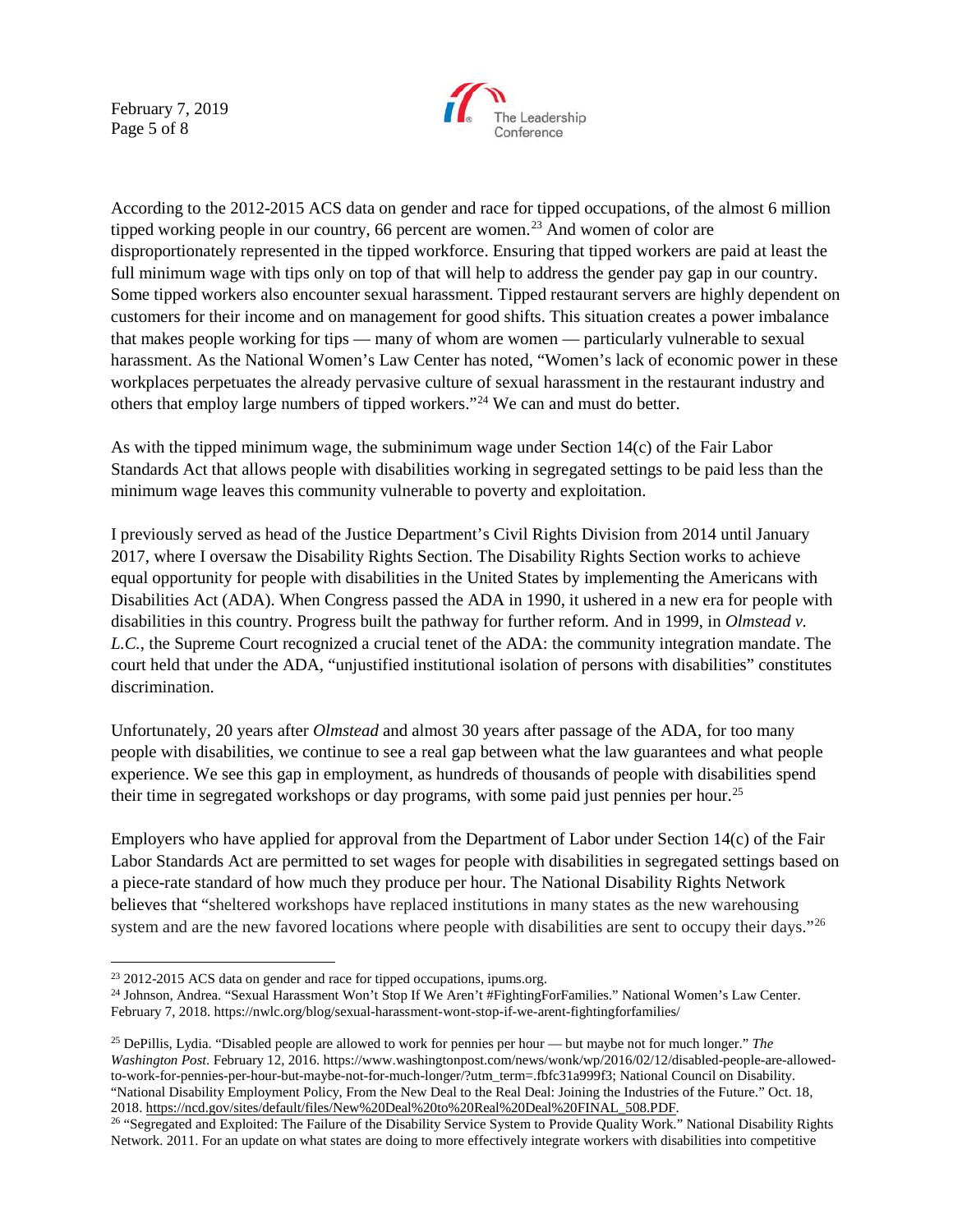February 7, 2019 Page 6 of 8



While in theory segregated settings provide people with disabilities the opportunity to receive job training and experience that will help them to find regular employment in their community, the reality is that too many remain stuck in segregated settings for years. In a 2018 report, The National Council on Disability found that "[i]n the experts' judgment, the sheltered workshop business model, itself, rather than the impact of disability on productivity, incentivizes low wages and correspondingly disincentivizes reasonable accommodations, better job matches, and more integrated employment services."<sup>[27](#page-5-0)</sup>

Cases that the Department of Justice investigated to enforce *Olmstead*'s community integration mandate illustrate the deep concerns with  $14(c)$  employment. One example comes from a landmark agreement the Department of Justice and private plaintiffs reached regarding Oregon's employment services system, which unlawfully — and unnecessarily — placed people with disabilities in segregated settings instead of integrated jobs in their communities.

The agreement impacted 7,000 Oregonians with disabilities — Oregonians who can and wanted to work in typical community employment settings. As a result of the settlement, one individual, Zavier, no longer earns \$1.70 per hour assembling small company parts. Instead, with employment support, he began working at a local YMCA, helping kids complete their homework and resolve their conflicts. Another, Gabrielle — who dreamed of saving up money to buy a home — no longer assembles nut-and-bolt kits and knee pads in a sheltered workshop for \$100 to \$150 per month. Instead, she began working as a grooming assistant at a dog day care and boutique, earning more than \$9 per hour. And as she told a local media outlet, "I feel better about my life and … I ended up buying that house."

When the Fair Labor Standards Act was first enacted in 1938, the provision allowing people with disabilities to be paid a sub-minimum wage was included. Think about how differently we as a society perceive what it means to have a disability today versus then. The era in which the Fair Labor Standards Act was signed into law is the same era of the infamous case *Buck v. Bell*, in which the Supreme Court found that people with disabilities were "manifestly unfit from continuing their kind," and sanctioned the practice of people with disabilities enduring compulsory sterilization.<sup>[28](#page-5-1)</sup> Section 14(c) reflects that painful past and it belongs in the dustbin of history.

The National Council on Disability's 2012 Report — as well as its 2018 Report — recommended phasing out the Section  $14(c)$  program.<sup>[29](#page-5-2)</sup> The time has come for federal action to support and fully integrate people with disabilities into the workplace. The Raise the Wage Act would do just that, eventually sunsetting the Section 14(c) program entirely.

employment see "Beyond Segregated and Exploited: Update on the Employment of People with Disabilities." National Disability Rights Network, April 2012.

http://www.ndrn.org/images/Documents/Resources/Publications/Reports/Beyond\_Segregated\_and\_Exploited.pdf.

<span id="page-5-0"></span><sup>&</sup>lt;sup>27</sup> "National Disability Employment Policy. From the New Deal to the Real Deal: Joining the Industries of the Future." National Council on Disability. October 11, 2018.<br>https://ncd.gov/sites/default/files/New%20Deal%20to%20Real%20Deal%20FINAL 508.PDF.

<span id="page-5-2"></span><span id="page-5-1"></span><sup>&</sup>lt;sup>28</sup> Buck v. Bell, 274 U.S. 200, 207 (1927).<br><sup>29</sup> National Council on Disability. "National Disability Employment Policy, From the New Deal to the Real Deal: Joining the Industries of the Future." Oct. 18, 2018.

https://ncd.gov/sites/default/files/New%20Deal%20to%20Real%20Deal%20FINAL\_508.PDF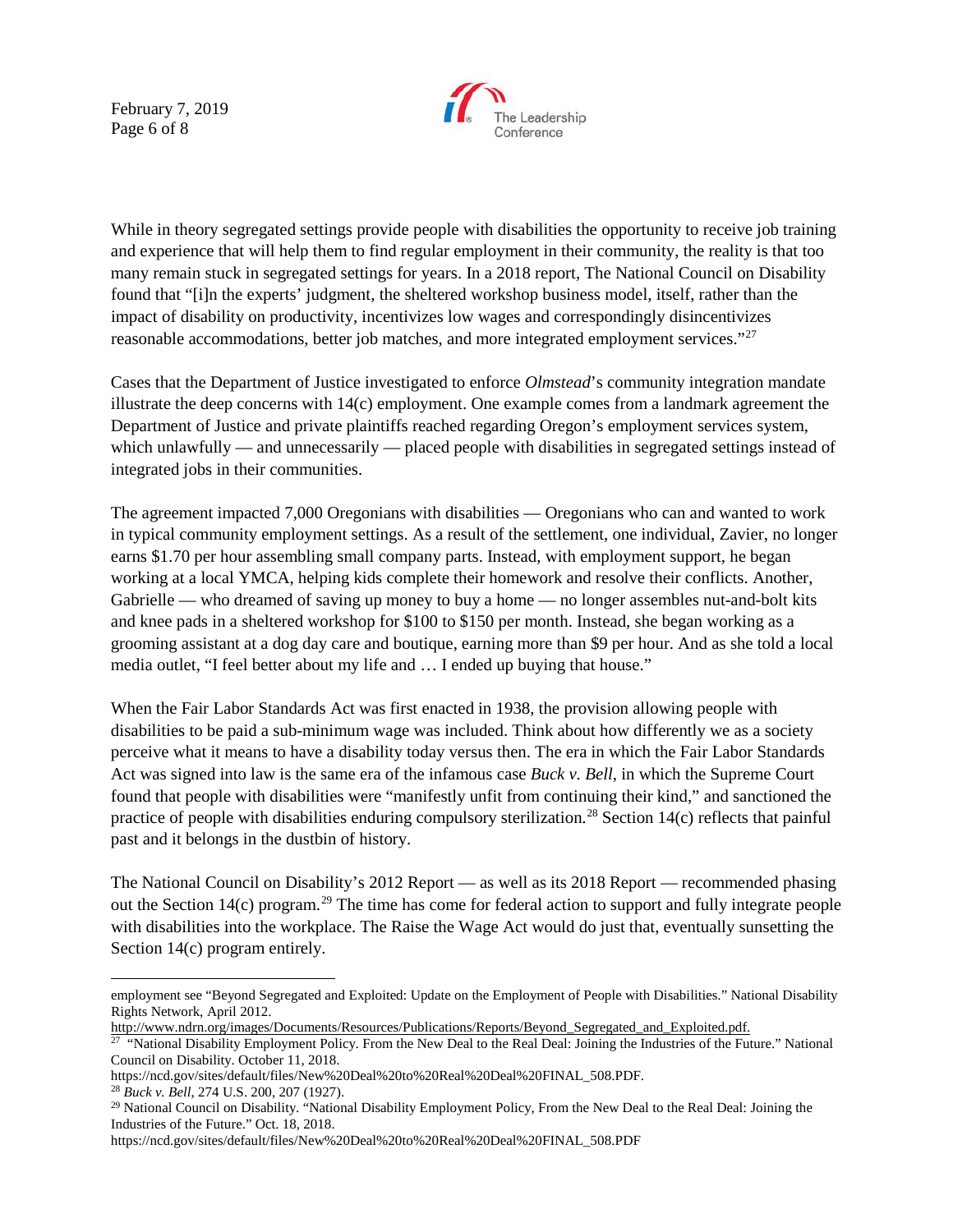February 7, 2019 Page 7 of 8



H.R. 582 also includes the elimination of the youth minimum wage for those under the age of 20. The Leadership Conference believes that all people should be paid fairly for the work that they do including young people. The Fair Labor Standards Act currently allows employers to pay employees who are under the age of 20 a lower "youth" wage for 90 calendar days when they are first employed. During that time period, employers may pay any wage rate above \$4.25 an hour.

Many households rely on the income of young members of the family for support. Some young working people currently being paid the lower youth subminimum wage are also students who are either partially or fully supporting themselves. The National Employment Law Center notes that of 18- and 19-year-olds enrolled in college, 70 percent also work. Of those working, "[n]early 50 percent of U.S. students pursuing a two-year degree, and over 40 percent of students pursuing a four-year degree, work more than 35 hours per week."[30](#page-6-0)

One area that requires more study but should raise concern for members of the committee is the potential negative consequences of the youth minimum wage on food insecurity faced by too many college students today. In April 2018, Wisconsin's HOPE Lab conducted a study on food insecurity in college students at 66 institutions across 20 states and Washington, DC. Their conservative estimate was that 36 percent of students were food insecure, which is defined as the limited or uncertain ability to obtain nutritionally adequate food due to lack of financial resources, which can result in disrupted eating patterns and/or reduced food intake.<sup>[31](#page-6-1)</sup> According to the study, 47 percent of Black students and 42 percent of Hispanic students at 4-year institutions experience food insecurity compared to 30 percent of their White peers. The study also shows that 46 percent of Pell Grant recipients at 4-year institutions experience food insecurity.<sup>[32](#page-6-2)</sup>

In the face of inaction at the federal level, some states and localities have taken action to raise the minimum wage on their own. Seven states currently require tipped workers to be paid the standard state minimum wage before tips: Alaska, California, Minnesota, Montana, Nevada, Oregon, and Washington. And states and localities like Maryland, Alaska, New Hampshire, and the city of Seattle eliminated the subminimum wage for people with disabilities. While these states and localities should be applauded, we need federal action in this area to establish a higher universal floor for wages in our nation, one that pays working people fairly for their work and keeps pace with median federal wages and increases in productivity. Unfortunately, there are regions of the country where low-wages are the norm. Ten of the 21 states stuck at \$7.25 an hour are in the South, $33$  with large African American populations, and growing Latino and Asian American populations. The Leadership Conference opposes proposals like a regional minimum wage that could be misused to enable forum shopping for employers and would further calcify racial and gender inequities.

<span id="page-6-1"></span><span id="page-6-0"></span><sup>30</sup> Id. 31 Romo, Vanessa. "Hunger and Homelessness Are Widespread Among College Students, Study Finds." *National Public Radio*. April 3, 2018. https://www.npr.org/sections/thetwo-way/2018/04/03/599197919/hunger-and-homelessness-are-widespreadamong-college-students-study-finds

<span id="page-6-2"></span><sup>32</sup> https://hope4college.com/reports/

<span id="page-6-3"></span> $33 \text{ https://www.epi.org/minimum-wave-tracker/#/min wave/}$